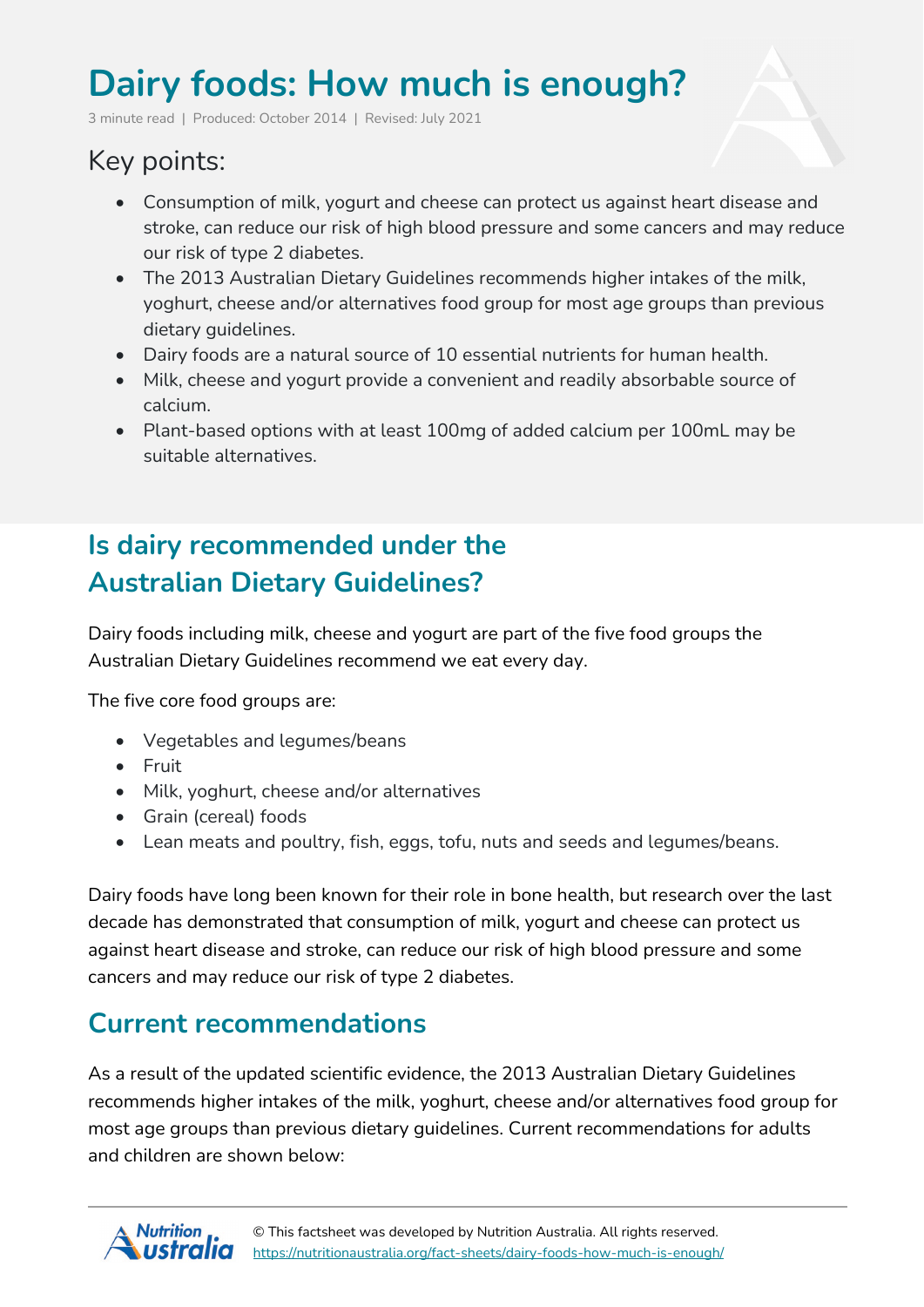# How much is a serve of milk\*, yoghurt\*, cheese\* and/or alternatives?



A standard serve is (500–600kJ):

- 1 cup (250ml) fresh, UHT long life, reconstituted powdered milk or buttermilk
- $\bullet$   $\frac{1}{2}$  cup (120ml) evaporated milk
- 2 slices (40g) or 4 x 3 x 2cm cube (40g) of hard cheese, such as cheddar
- $\bullet$   $\frac{1}{2}$  cup (120g) ricotta cheese
- $\cdot$   $\frac{3}{4}$  cup (200g) yoghurt
- 1 cup (250ml) soy, rice or other cereal drink with at least 100mg of added calcium per 100ml

\*Choose mostly reduced fat

If you do not eat any foods from this group, try the following foods, which contain about the same amount of calcium as a serve of milk, yoghurt, cheese or alternatives (note: the kilojoule content of some of these serves (especially nuts) is higher so watch this if trying to lose weight).

- 100g almonds with skin
- 60g sardines, canned in water
- $\cdot$   $\frac{1}{2}$  cup (100g) canned pink salmon with bones
- 100g firm tofu (check the label as calcium levels vary)

Source: [https://www.eatforhealth.gov.au/food-essentials/five-food-groups/milk-yoghurt-cheese-andor-their](https://www.eatforhealth.gov.au/food-essentials/five-food-groups/milk-yoghurt-cheese-andor-their-alternatives-mostly-reduced-fat)[alternatives-mostly-reduced-fat](https://www.eatforhealth.gov.au/food-essentials/five-food-groups/milk-yoghurt-cheese-andor-their-alternatives-mostly-reduced-fat) [accessed 15 July 2021].

## Remember:

- Consumption of milk, yogurt and cheese can protect us against heart disease and stroke, can reduce our risk of high blood pressure and some cancers and may reduce our risk of type 2 diabetes.
- The 2013 Australian Dietary Guidelines recommends higher intakes of the milk, yoghurt, cheese and/or alternatives food group for most age groups than previous dietary guidelines.
- It is currently recommended that more than 50% of intake from dairy foods is reduced-fat varieties.

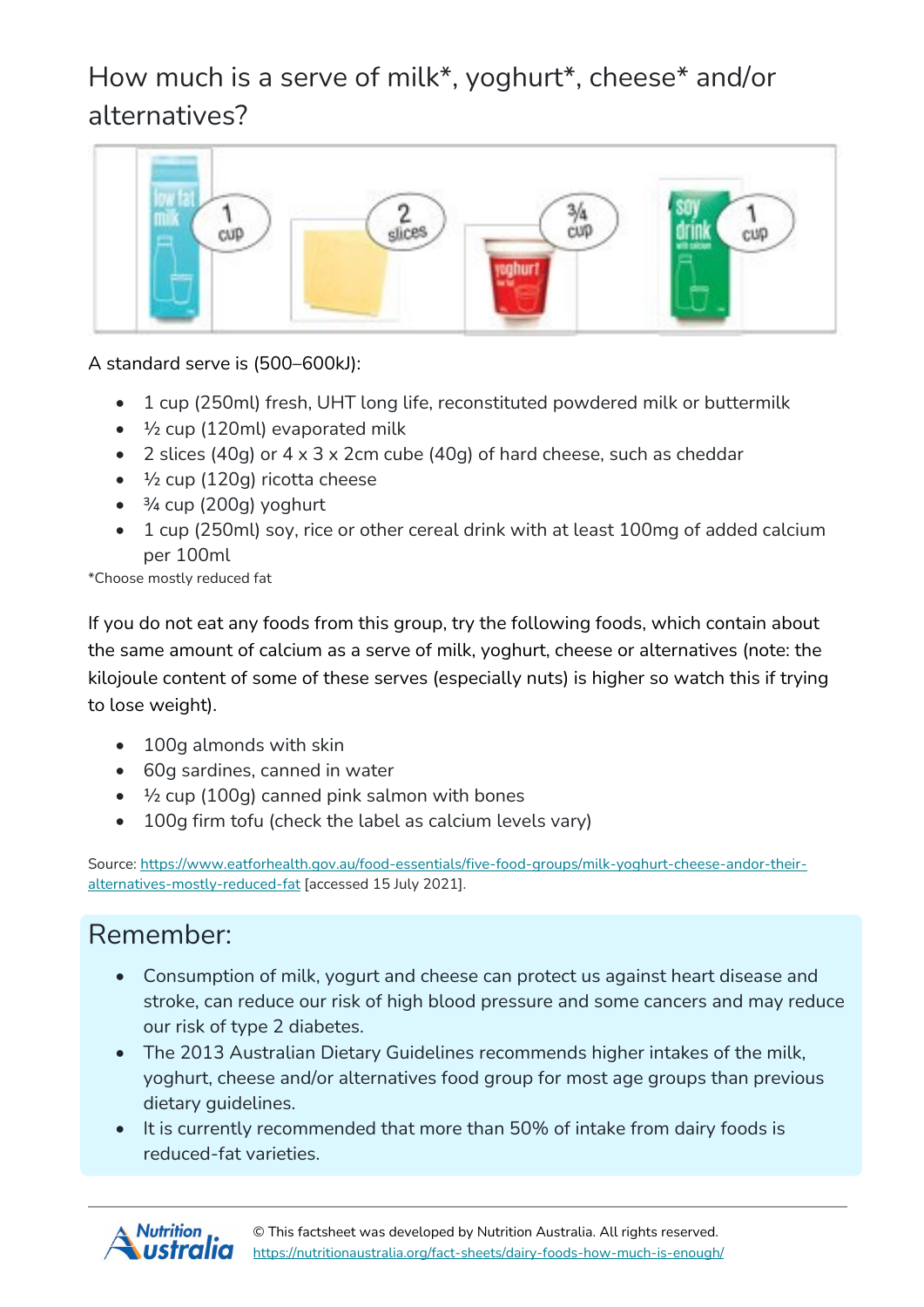Other ways to include enough serves from the dairy food group include:

- 1 cup of fresh, flavoured, UHT long life or reconstituted powdered milk
- $\cdot$   $\frac{1}{2}$  cup (120 mL) evaporated unsweetened milk

It is currently recommended that more than 50% of intake from dairy foods is reduced-fat varieties.

## **Australians are not having enough!**

Unfortunately, most Australians are missing out on the health benefits of consuming milk, yoghurt and cheese as they don't include enough in their diet. It is estimated that 8 out of 10 Australian adults need to increase their intake of dairy foods to achieve the levels recommended by the Australian Dietary Guidelines. Most Australian children also need to increase their intake to meet recommendations.

Contrary to popular belief, consumption of three to four daily serves of dairy foods, such as milk, yoghurt and cheese as part of a balanced diet is not linked to weight gain. Furthermore, including three to four daily serves of these dairy foods within a kilojoulecontrolled diet can help accelerate loss of weight and body fat, improve muscle retention, and reduce waist circumference.

Instead, we need to cut down on foods that are not found within the five food groups. These foods are called discretionary choices. Examples of these foods include fried potatoes, cakes and muffins, soft drinks, alcoholic drinks, meat pies, biscuits, cakes, ice cream, high fat takeaway items and confectionary. Swapping these foods for milk, yogurt and cheese is one way to increase your intake.

#### Remember:

- Most Australians are missing out on the health benefits of consuming milk, yoghurt and cheese as they don't include enough in their diet.
- Consumption of three to four daily serves of dairy foods, such as milk, yoghurt and cheese as part of a balanced diet is not linked to weight gain.

## **Tips to increase your dairy intake**

- Dairy foods are convenient and versatile, making them easy to include in a healthy, balanced diet. With a wide variety of dairy foods available, enjoying your recommended amount every day is easy. Try these ideas:
- Grab a caffè latte on the way to work.
- Have a bowl of fruit and yogurt for breakfast or after a workout.
- Include cheese in a salad or sandwich.
- Dollop natural yogurt on a jacket potato.